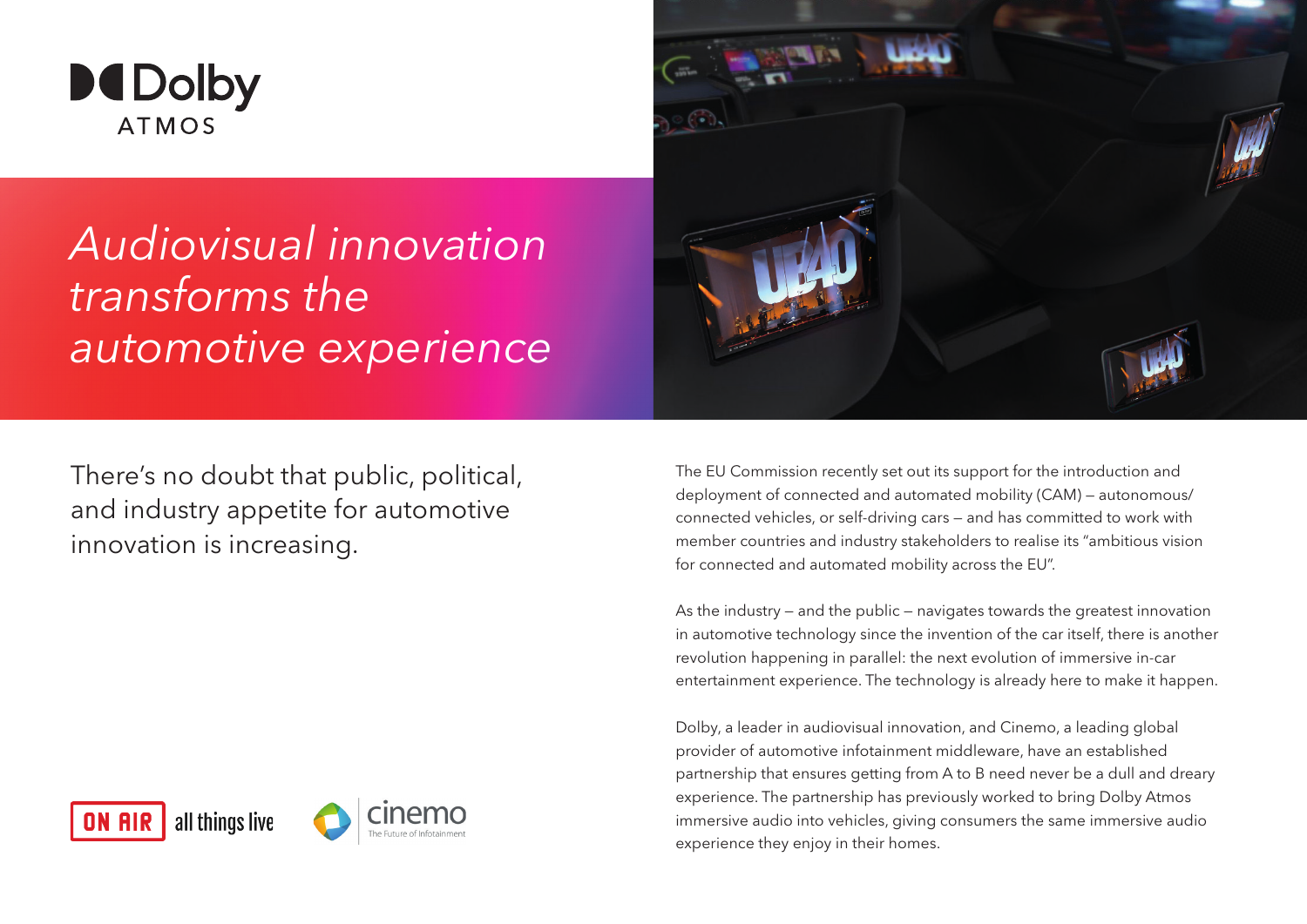### **MDolby Atmos**

*"And it was easier than expected to integrate live concerts into the car environment. The technology that Cinemo and Dolby developed was designed for ease of implementation. Our technical team said that it was more plug and play than anticipated, which was positive news for us, and it's great for the automotive industry. The technology is already here, ready to go into production."*

The in-car entertainment audio experts now have something new for OEMs to see. Dolby and Cinemo have been joined by Dolby partner On Air, which gives artists a platform to deliver the highest-quality live and pre-recorded music events to fans around the world. The trio is set to deliver immersive audiovisual experiences with the power of Dolby Atmos sound and rich, engaging visuals.

The new AV dream team has developed an automotive-grade implementation proof of concept (PoC), showcased for the first time at the AES automotive show in Detroit in Dolby's demo car. OEMs could get a first-hand experience in the demo vehicle and understand how it can add value across their model range.

### **The road ahead**

They say life is the journey and not the destination, and this PoC promises to make the journey all the more entertaining. "We see automotive as the next frontier," says Jakub Krampl, CEO and Co-Founder at On Air.

"And it was easier than expected to integrate live concerts into the car environment. The technology that Cinemo and Dolby developed was designed for ease of implementation. Our technical team said that it was more plug and play than anticipated, which was positive news for us, and it's great for the automotive industry. The technology is already here, ready to go into production."

On Air's focus on producing musical performances — both live and prerecorded — means the company takes audio and video quality very seriously. On Air has committed to all of its shows being recorded and distributed in 4K and Dolby Atmos.

Consumers have adopted smart technology and integrated it into their lives. On computers, smartphone, tablets, and other devices, they've come to expect a seamless, connected experience. Modern vehicles have become an extension of smart living, interfacing with those devices to create an interconnected digital environment. Consumers expect vehicles to provide a high-quality experience.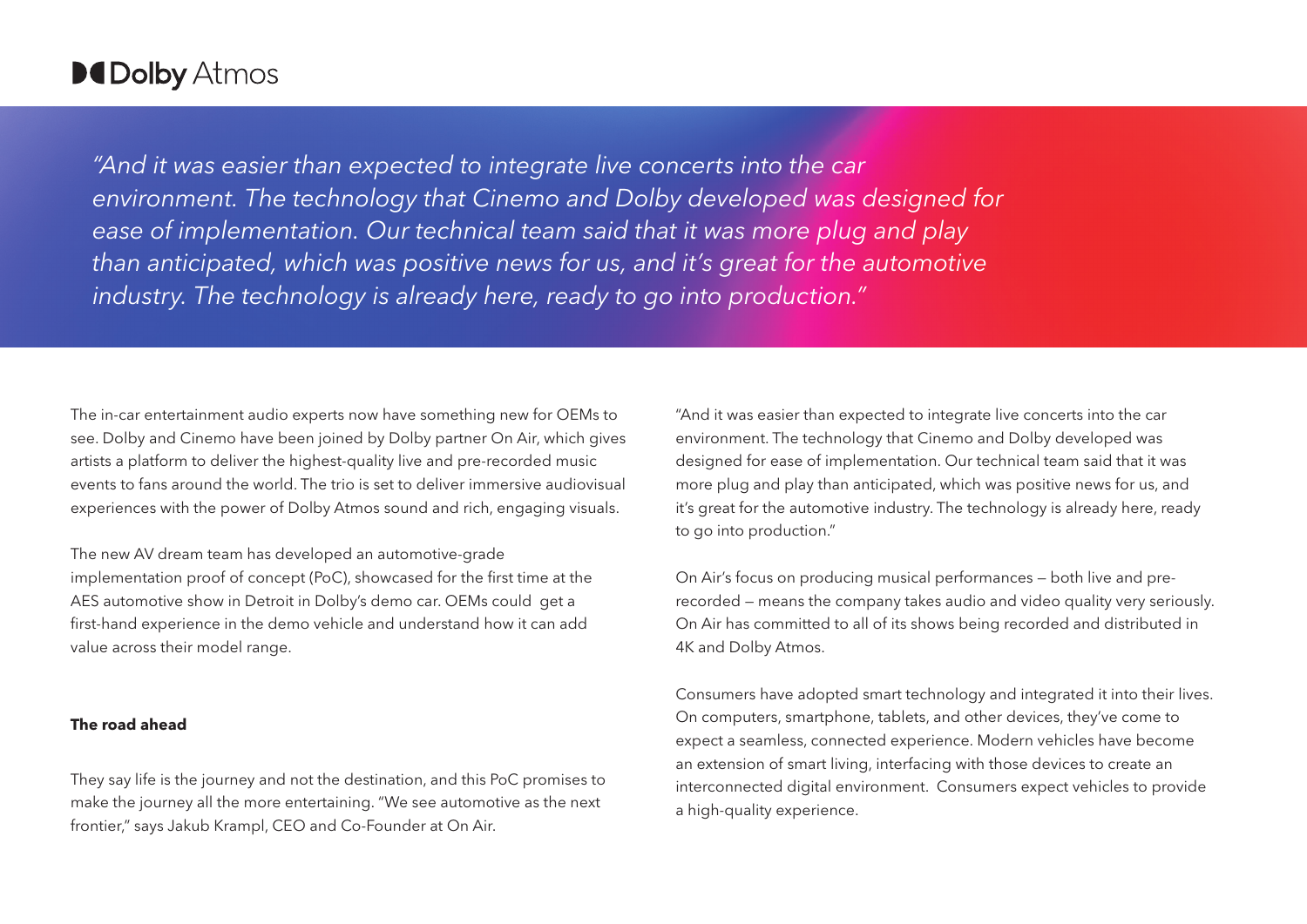### **MDolby Atmos**

*"Pushing the technological boundaries to create amazing in-car entertainment experiences is in our company's DNA. Not only are our innovation-driven solutions in a league of their own, but so is our development and distribution approach, which enables OEMs and Tier-1s achieve a fast time-to-market in the industry. We make the future available today." says Charly Lippoth, Director Partnerships at Cinemo."*

A crucial feature they demand is that their vehicles allow them to integrate and elevate the entertainment experiences they enjoy in the rest of their lives — bringing a live concert to the road or even creating a new shared concert memory with all the other passengers. For this to be successful, it's important to stay ahead of the curve on operating systems and other new technological developments.

This partnership is acutely aware of this. Pushing the technological boundaries to create amazing in-car entertainment experiences is in our company's DNA. Not only are our innovation-driven solutions in a league of their own, but so is our development and distribution approach, which enables OEMs and Tier-1s achieve a fast time-to-market in the industry. We make the future available today." says Charly Lippoth, Director Partnerships at Cinemo.

"If you have a meeting of three high-tech companies, we can make things work quickly because we are all ultimately working with the latest technologies. So there is interoperability between systems," adds Krampl.

#### **Personalising the in-car immersive experience**

For more than 50 years, Dolby has been making magic happen in entertainment. In professional production environments, in the cinema, in homes, and in consumer devices, Dolby makes the entertainment experience better. So when it came to introducing Dolby Atmos — its immersive audio offering — into the vehicle, it chose Cinemo.

For OEMs, this means they can incorporate world-class immersive audio into their vehicles seamlessly, relying on Cinemo's advanced embedded playback and streaming solutions. With the global market for in-car entertainment expected to reach \$36.3 billion USD by 2028, this is an important selling point.

Consumers have gotten used to travelling with their own devices and now they can get the most out of them. Dolby Atmos, streamed through its partners via Cinemo's technology stack, enables each passenger to have a perfectly synchronised AV experience no matter where they are sitting. And it's safe, too. "Obviously there are measures in place to ensure the driver is not distracted. They can only see a video if they're parked. Or in autonomous-driving mode, once that is available," says Lippoth. "We've really created this environment where everybody has a great experience, enjoying perfect sound."